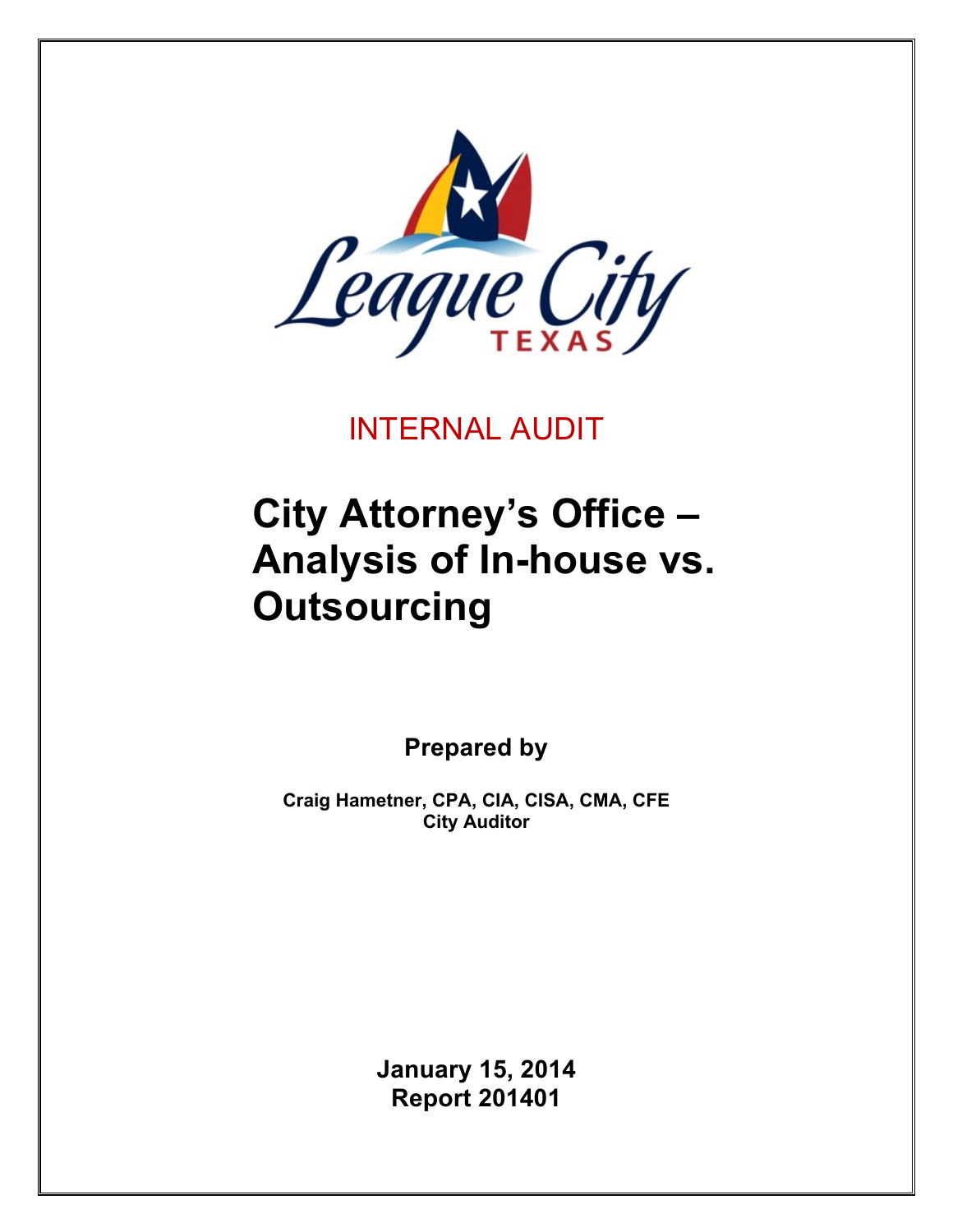# **Table of Contents**

# Page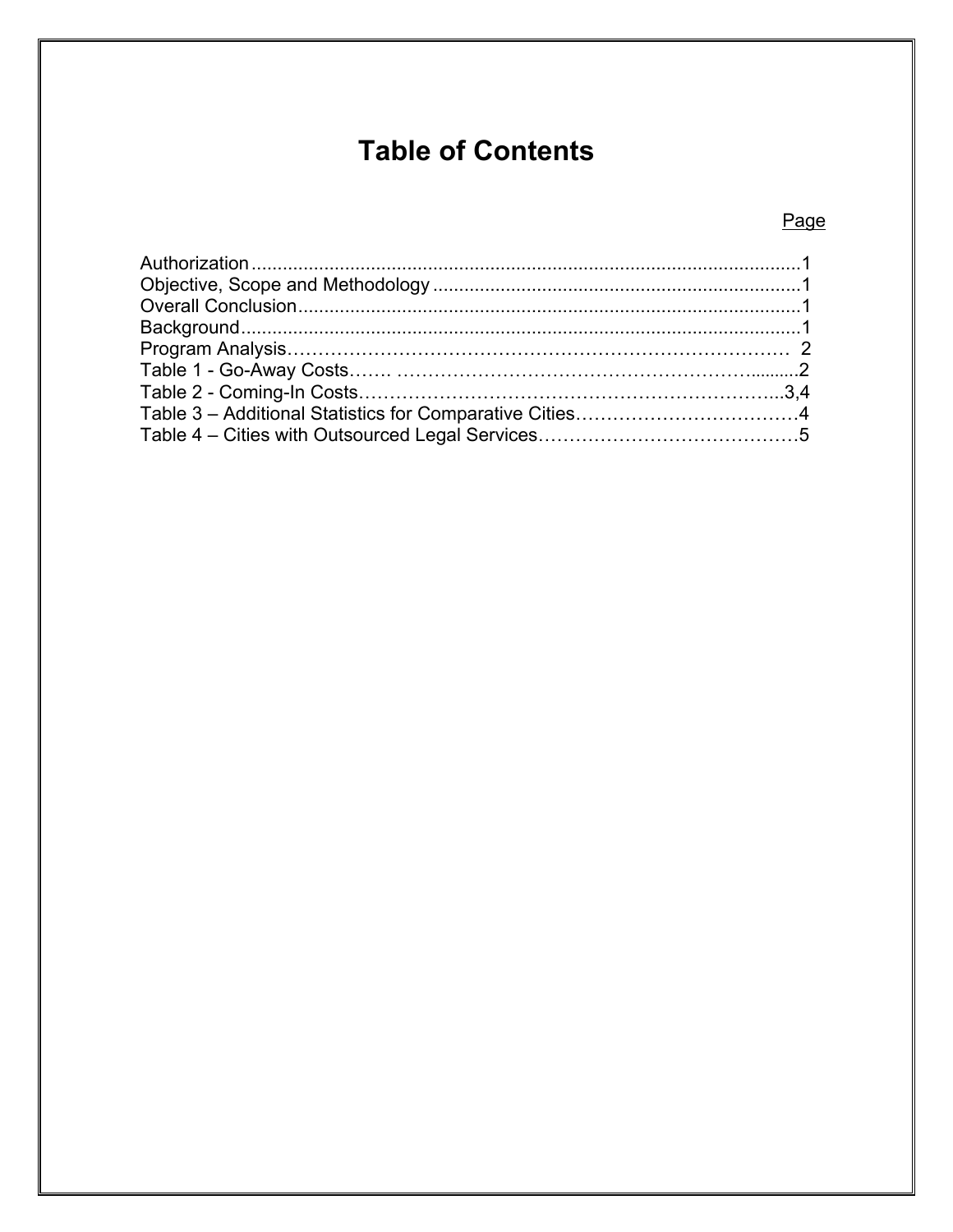#### **Authorization**

I have conducted an audit of the City Attorney's Office analyzing the cost effectiveness of In-House Services vs. Outsourcing. This audit was conducted under the authority of Resolution #2013-46 and in accordance with the Annual Audit Plan approved by the League City, City Council.

#### **Objective**

The objective of this audit is to determine if there is an advantage of proceeding with an In-house City Attorney vs. continuing the current practice of Outsourcing the function.

#### **Scope and Methodology**

I conducted this audit in accordance with Generally Accepted Government Auditing Standards except this audit function has not had an external peer review. Those standards require that I plan and perform the audit to obtain sufficient, appropriate evidence to provide a reasonable basis for the findings and conclusions based on the audit objectives. I believe that the evidence obtained provides a reasonable basis for the findings and conclusions based on the audit objectives.

This audit deals primarily with the inputs (hours expended and dollars spent) to Legal Services provided the city. It does not dwell on the outputs (quantity of services provided by the attorney) and outcomes (accomplishment or results of a program) of Legal Services provided. Those were found to be elusive as there is no database to tally the total work produced or the total amount of litigation prevented. This was true of other cities as well.

This audit sampled four months of invoices for the Ross Banks and Gregg & Gregg firms. The months were October 2012, February 2013, June 2013 and September 2013. However, for calculations in the report the entire FY13 was used.

Throughout this report *assumptions* were made. They will be noted in the report.

#### **Background**

Throughout its history, League City has had a variety of different entities provide Legal Services. Anecdotal evidence suggests League City has had an in-house City Attorney twice and has had two different outside entities. A City Attorney provides a vital function to all departments of the city. It is important that service is efficient, effective and economical. Of late, Ross Banks was City Attorney through February 2007. Gregg & Gregg then served as City Attorney from February 2007 through June 2009, when Ross Banks was again named City Attorney. Currently, Ross Banks provides Basic and Litigation Services and Gregg & Gregg serves as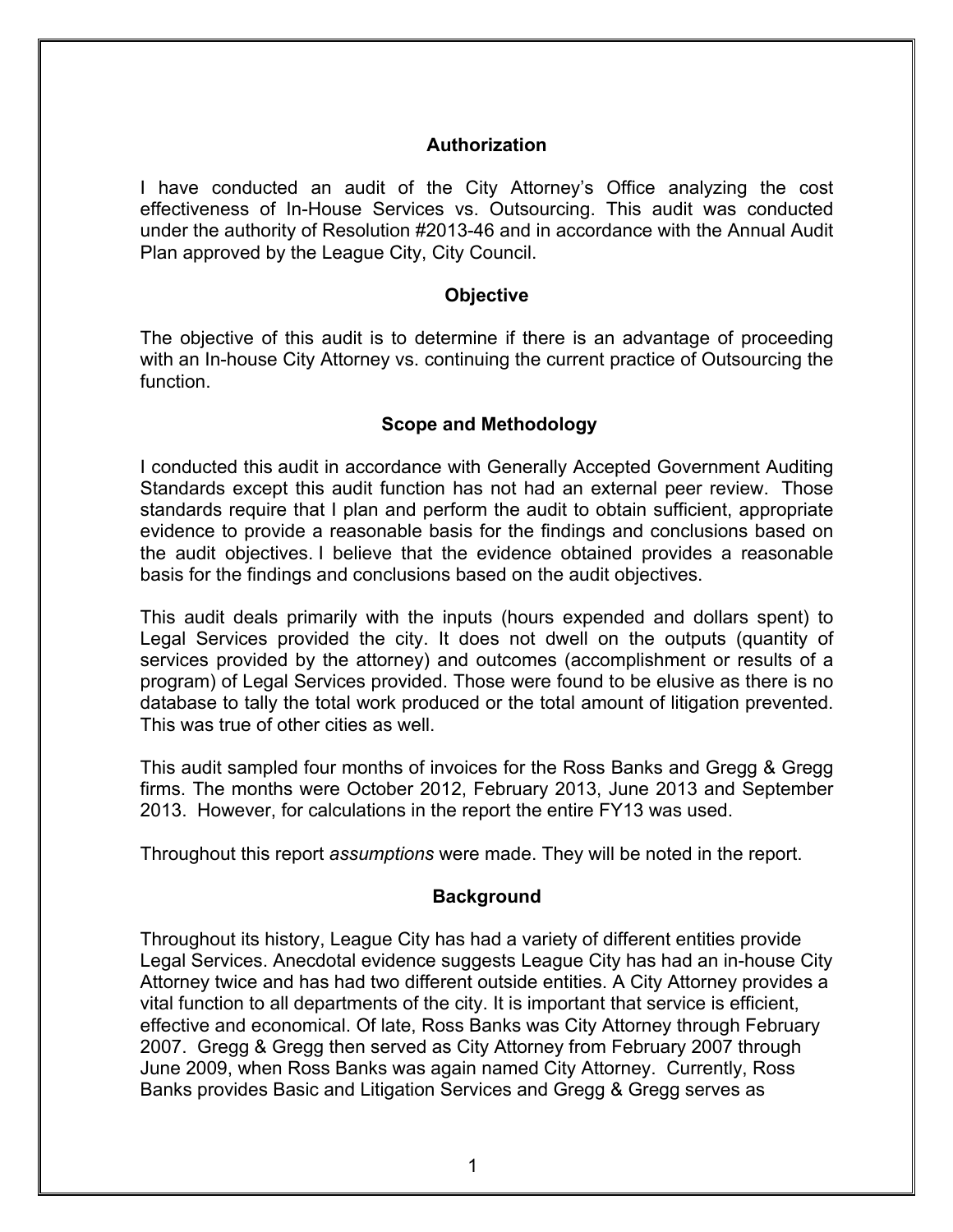Municipal Court prosecutor. An attorney for Ross Banks charges \$185 per hour and a Paralegal charges \$65 per hour. An attorney for Gregg & Gregg charges \$125 per hour.

### **Program Analysis**

This cost-effectiveness study details the going-away costs (those costs the city will no longer have) and the coming-in costs (those costs the city will now be responsible for) of having an in-house City Attorney. The difference found will determine quantitatively the best decision. A few qualitative aspects will also be noted later.

# *Quantitative Analysis*

| Table 1 – Go-Away Costs                                                    |             |             |             |             |             |             |             |  |
|----------------------------------------------------------------------------|-------------|-------------|-------------|-------------|-------------|-------------|-------------|--|
|                                                                            | <b>FY07</b> | <b>FY08</b> | <b>FY09</b> | <b>FY10</b> | <b>FY11</b> | <b>FY12</b> | <b>FY13</b> |  |
| <b>Ross</b>                                                                |             |             |             |             |             |             |             |  |
| <b>Banks</b>                                                               | \$132,960   | \$3,135     | \$81,698    | \$386,809   | \$430,116   | \$762,603   | \$493,425   |  |
|                                                                            |             |             |             |             |             |             |             |  |
| Gregg &                                                                    |             |             |             |             |             |             |             |  |
| Gregg                                                                      | \$239,252   | \$349,959   | \$317,160   | \$72,127    | \$72,422    | \$93,605    | \$114,211   |  |
| Total                                                                      | \$372,212   | \$353,094   | \$398,858   | \$458,936   | \$502,538   | \$856,208   | \$607,636   |  |
| Population                                                                 | 76,700      | 79,300      | 81,300      | 83,560      | 85,300      | 87,400      | 90,300      |  |
| Cost per                                                                   |             |             |             |             |             |             |             |  |
| Capita                                                                     | \$4.85      | \$4.45      | \$4.91      | \$5.49      | \$5.89      | \$9.80      | \$6.72      |  |
| $%$ of                                                                     |             |             |             |             |             |             |             |  |
| Operating                                                                  | .55%        | .45%        | .41%        | .50%        | .55%        | .93%        | .63%        |  |
| <b>Budget</b>                                                              |             |             |             |             |             |             |             |  |
| Source: City's Financial System and Comprehensive Annual Financial Report. |             |             |             |             |             |             |             |  |
| Calculations by Internal Audit.                                            |             |             |             |             |             |             |             |  |

The above table gives the go-away costs of the Outsourced City Attorney; that is, those costs no longer the responsibility of the city. It *assumes* that the lawsuits worked on would also be worked on by an in-house City Attorney with the exception of other Outside Counsel that was used in addition to the above. Also the firm of Linebarger & Goggan is not included in the above because the *assumption* is that we would continue with them with an in-house attorney. The above does not include lawsuit settlements.

It should be stated that in looking through a sample of invoices (Ross Banks and Gregg & Gregg) for a four-month period of time, numerous attorneys and support personnel are being used. Ross Banks showed six attorneys (firm has a total of 10 attorneys), one legal assistant and a law clerk and Gregg & Gregg showed four attorneys (firm has a total of 5 attorneys). For an in-house City Attorney to be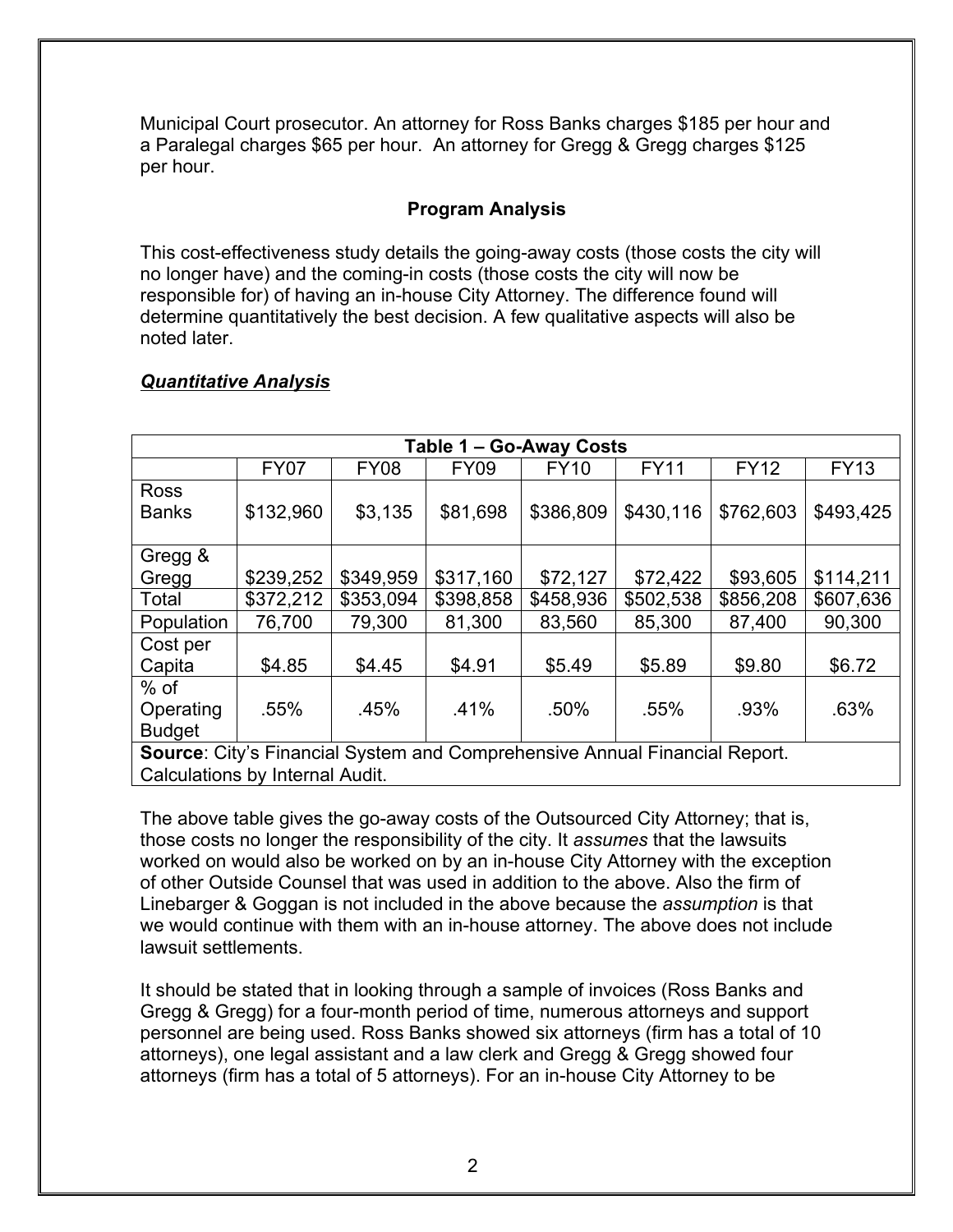feasible it must function with multiple attorneys and support personnel. To get a better idea this audit shows information from other like cities.

The following table provides some idea of the coming- in costs associated with an In-House City Attorney's Office.

| Table 2 - Coming-in Costs |                    |                                          |                                  |                                        |                       |                                                     |
|---------------------------|--------------------|------------------------------------------|----------------------------------|----------------------------------------|-----------------------|-----------------------------------------------------|
| <b>Municipality</b>       | <b>Population</b>  | <b>City</b><br>FTE**                     | <b>Legal FTE</b>                 | Legal<br><b>Budget</b>                 | Cost<br>per<br>Capita | $%$ of<br>Oper.<br><b>Budget</b>                    |
| Pasadena                  | 152,281            | 1,030                                    | 8                                | \$1,043,850                            | \$6.85                | .65%                                                |
|                           | 1 City<br>Attorney | 1 First<br>Assistant<br>City<br>Attorney | 3 Assistant<br>City<br>Attorneys | 2 Senior<br>Legal<br><b>Assistants</b> |                       | 1 Administrative<br>Coordinator                     |
|                           |                    |                                          |                                  |                                        |                       |                                                     |
| Galveston                 | 48,444             | 692                                      | 6                                | \$582,060                              | \$12.02               | .60%                                                |
|                           | 1 City<br>Attorney | Assistant<br>City<br>Attorneys           | $\overline{1}$<br>Prosecutor     | 1 Legal<br>Assistant                   |                       | 1 Legal<br>Secretary                                |
|                           |                    |                                          |                                  |                                        |                       |                                                     |
| <b>Missouri City</b>      | 69,774             | 318                                      | 4.5                              | \$575,388                              | \$8.25                | .70%                                                |
|                           | 1 City<br>Attorney | 1 First<br>Assistant<br>City<br>Attorney | 2 Assistant<br>City<br>Attorneys | 1 Part-Time<br>Employee                |                       |                                                     |
|                           |                    |                                          |                                  |                                        |                       |                                                     |
| Sugarland                 | 84,511             | 642                                      | 5                                | \$653,122                              | \$7.73                | .38%                                                |
|                           | 1 City<br>Attorney | 1 Deputy<br>City<br>Attorney             | 2 Assistant<br>City<br>Attorneys | 1 Legal<br>Secretary                   |                       |                                                     |
|                           |                    |                                          |                                  |                                        |                       |                                                     |
| Pearland*                 | 99,800             | 633                                      | 5                                | \$575,274                              | \$5.76                | .39%                                                |
|                           | 1 City<br>Attorney | 1 Deputy<br>City<br>Attorney             | 2 Assistant<br>City<br>Attorneys | 1 Legal<br>Secretary                   |                       |                                                     |
|                           |                    |                                          |                                  |                                        |                       |                                                     |
| <b>Baytown</b>            | 73,413             | 800                                      | 6                                | \$736,534                              | \$10.03               | .44%                                                |
|                           | 1 City<br>Attorney | 1 First<br>Assistant<br>City<br>Attorney | 2 Assistant<br>City<br>Attorneys | 1 Admin.<br>Assistant                  |                       | 1 Senior<br>Administrative<br>Support<br>Specialist |
|                           |                    |                                          |                                  |                                        |                       |                                                     |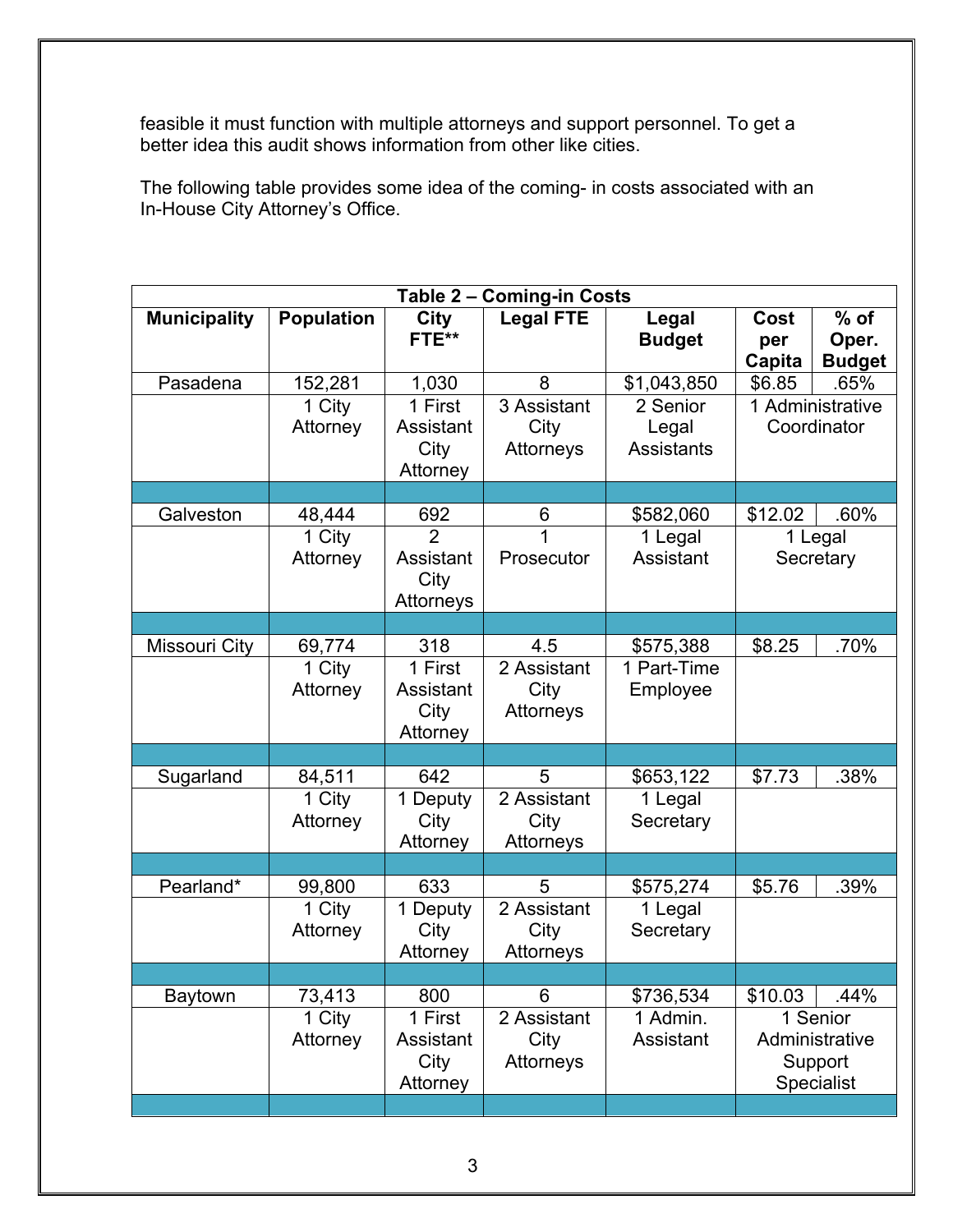| College<br><b>Station</b> | 96,603             | 836                                 | 9                                          | \$962,379                    | \$9.96  | .45%                 |
|---------------------------|--------------------|-------------------------------------|--------------------------------------------|------------------------------|---------|----------------------|
|                           | 1 City<br>Attorney | 4<br>Assistant<br>City<br>Attorneys | 1 Legal<br>Assistant/<br>Office<br>Manager | 2 Legal<br><b>Assistants</b> |         | 1 Legal<br>Secretary |
|                           |                    |                                     |                                            |                              |         |                      |
| Bryan*                    | 77,321             | 816                                 | 6                                          | \$703,515                    | \$9.10  | .21%                 |
|                           | 1 City<br>Attorney | 4<br>Assistant<br>City<br>Attorneys | 1 Legal<br>Assistant                       |                              |         |                      |
|                           |                    |                                     |                                            |                              |         |                      |
| Waco                      | 127,148            | 1,564                               | 11                                         | \$1,281,248                  | \$10.07 | .63%                 |
|                           | 1 City             | 6                                   | 3 Legal                                    | 1 Property                   |         |                      |
|                           | Attorney           | Assistant<br>City<br>Attorneys      | <b>Secretaries</b>                         | Manager                      |         |                      |

\*Budget Excludes Prosecutor

\*\*FTE = Full-time Equivalent = Unit of Workload for an employee in a way that makes all workloads comparable. For example, in the audit report Missouri City's budget book shows 4.5 Legal FTE's. Also note that they have one part-time employee. That one parttime employee accounts for .5 or 1/2 of a full-time employee's workload; thus the term fulltime equivalent.

**Source**: Comparative City's Budget Books. Calculations by Internal Audit.

Additional Statistics are as follows:

| Table 3 - Additional Statistics for Comparative Cities                               |           |            |             |                     |            |
|--------------------------------------------------------------------------------------|-----------|------------|-------------|---------------------|------------|
|                                                                                      | Average   | Attorneys  | Legal FTE's | <b>Average Cost</b> | Average    |
|                                                                                      | Cost Per  | Per City   | Per         | Per Available       | Cost Per   |
|                                                                                      | Legal FTE | <b>FTE</b> | Population  | Hour (Entire        | Available  |
|                                                                                      |           |            |             | Legal Staff)        | Hour (By   |
|                                                                                      |           |            |             |                     | No. of     |
|                                                                                      |           |            |             |                     | Attorneys) |
| Pasadena                                                                             | \$130,481 | 1/129      | 1/19,035    | \$62.73             | \$100.37   |
| Galveston                                                                            | \$97,010  | 1/115      | 1/8,074     | \$46.64             | \$69.96    |
| Missouri City                                                                        | \$127,864 | 1/71       | 1/15,505    | \$69.16             | \$69.16    |
| Sugarland                                                                            | \$130,624 | 1/128      | 1/16,902    | \$62.80             | \$78.50    |
| Pearland                                                                             | \$115,055 | 1/127      | 1/19,960    | \$55.31             | \$69.14    |
| Baytown                                                                              | \$122,755 | 1/133      | 1/12,235    | \$59.02             | \$88.53    |
| College                                                                              | \$106,931 | 1/93       | 1/10,734    | \$51.41             | \$77.11    |
| <b>Station</b>                                                                       |           |            |             |                     |            |
| <b>Bryan</b>                                                                         | \$117,253 | 1/136      | 1/12,887    | \$56.37             | \$67.65    |
| Waco                                                                                 | \$116,477 | 1/142      | 1/11,559    | \$56.00             | \$88.00    |
|                                                                                      |           |            |             |                     |            |
| <b>Source: Budget Books of Comparative Cities and Calculations by Internal Audit</b> |           |            |             |                     |            |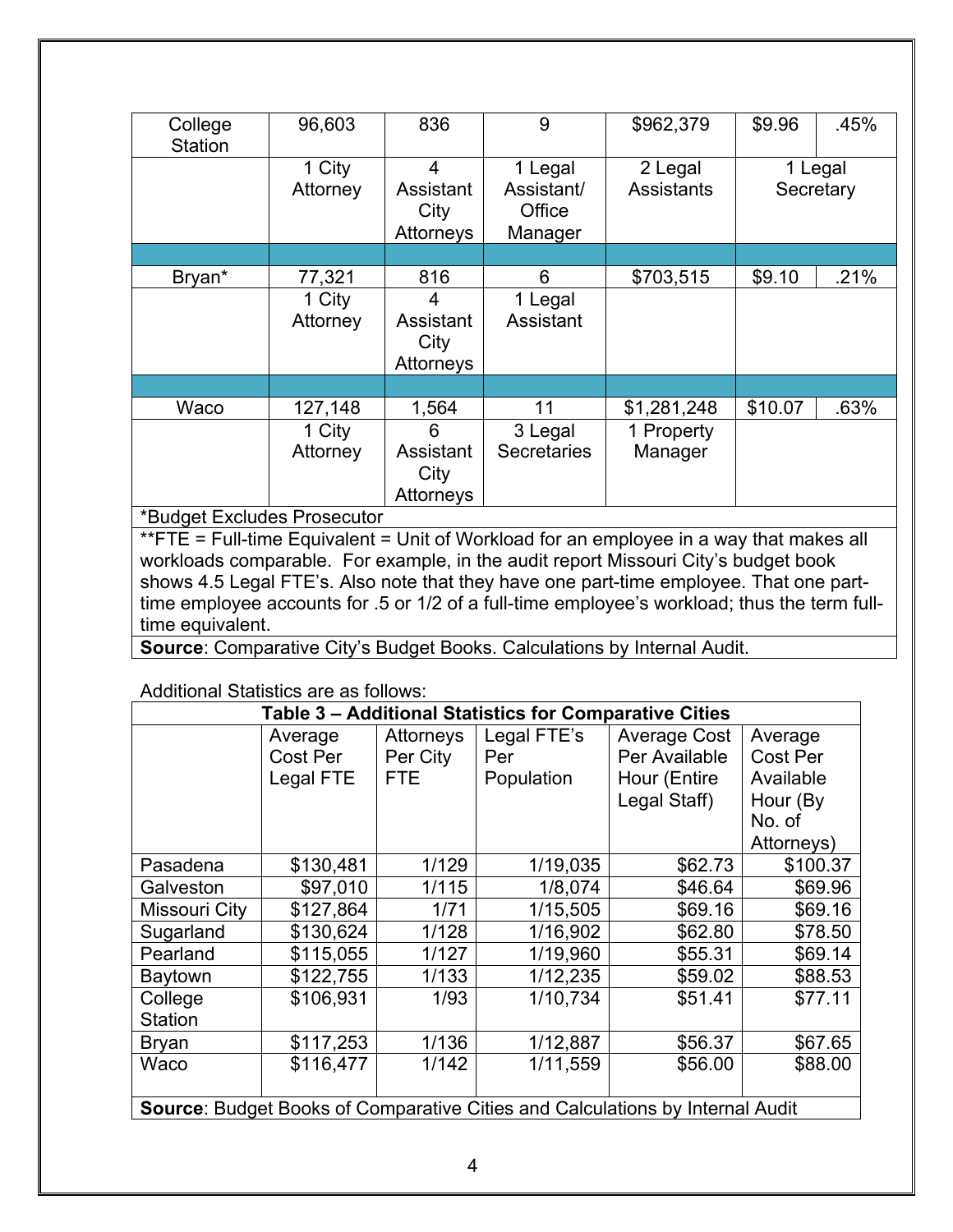The average cost per available hour (By Entire Legal Staff) (By No. of Attorneys) is fixed because the number of hours is fixed at 2,080 per year for each employee. It should be noted that the cities that have in-house legal services have a Fixed Cost. Those that do not have an in-house Legal Function have a Variable Cost. The characteristic of a variable cost is that on a unit basis the cost is fixed (e.g., \$185/hr.) but the total varies depending on workload. The characteristic of a fixed cost is that in total the cost is certain. The unit cost would be variable. For example, if we assume the total Legal Services Budget is \$600,000 and the total outputs are the completion of 1,000 requests for a year than the unit cost is \$600. If the output is the completion of 2,000 requests for a year than the unit cost is \$300. Under the Fixed Cost approach it is imperative to maximize outputs to lower the unit cost. The question becomes, which is better: a fixed cost or variable cost? Some cities that use the Variable Cost (outsourced) approach for Legal Services are listed in the following table:

| Table 4 - Cities with Outsourced Legal Services      |                   |                     |                     |  |  |  |
|------------------------------------------------------|-------------------|---------------------|---------------------|--|--|--|
| <b>Municipality</b>                                  | <b>Population</b> | <b>Citywide FTE</b> | <b>Legal Budget</b> |  |  |  |
| League City                                          | 90,300            | 545                 | \$510,000           |  |  |  |
| Allen                                                | 88,103            | 723                 | \$340,000           |  |  |  |
| Richardson                                           | 100,450           | 997                 | \$468,000           |  |  |  |
| <b>Flower Mound</b>                                  | 65,000            | 551                 | \$1,236,695         |  |  |  |
| Woodlands                                            | 100,670           | 434                 | \$712,000           |  |  |  |
| Source: Budget Books and Inquiries by Internal Audit |                   |                     |                     |  |  |  |

Fixed costs generally are more risky than variable costs. Fixed costs need to be paid no matter what, whereas variable costs are paid only when used. In a study of hours worked by the Outsourced Attorneys for League City, it was found that their FTE would total approximately two FTE employees. As mentioned earlier a total of six attorneys, one legal assistant and a law clerk were used by Ross Banks and four attorneys were used by Gregg & Gregg during the sampled period. The two FTE's would not guarantee that the expertise needed will be available but rather there might be a requirement to outsource the actions. Also, one must look at the demand for the services. League City is growing at a projected rate of 3 percent per year. Greater population can create greater demand for Legal Services. It would appear that League City's Legal Services will increase in the future.

Additional Costs of In-House Attorneys and Support

1) From the IT side there are one-time charges and recurring charges. The *assumption* here is 5 FTE's. They are as follows:

One-Time Phones = \$2,000 Laptops  $= $7,500$ iPads = \$2,000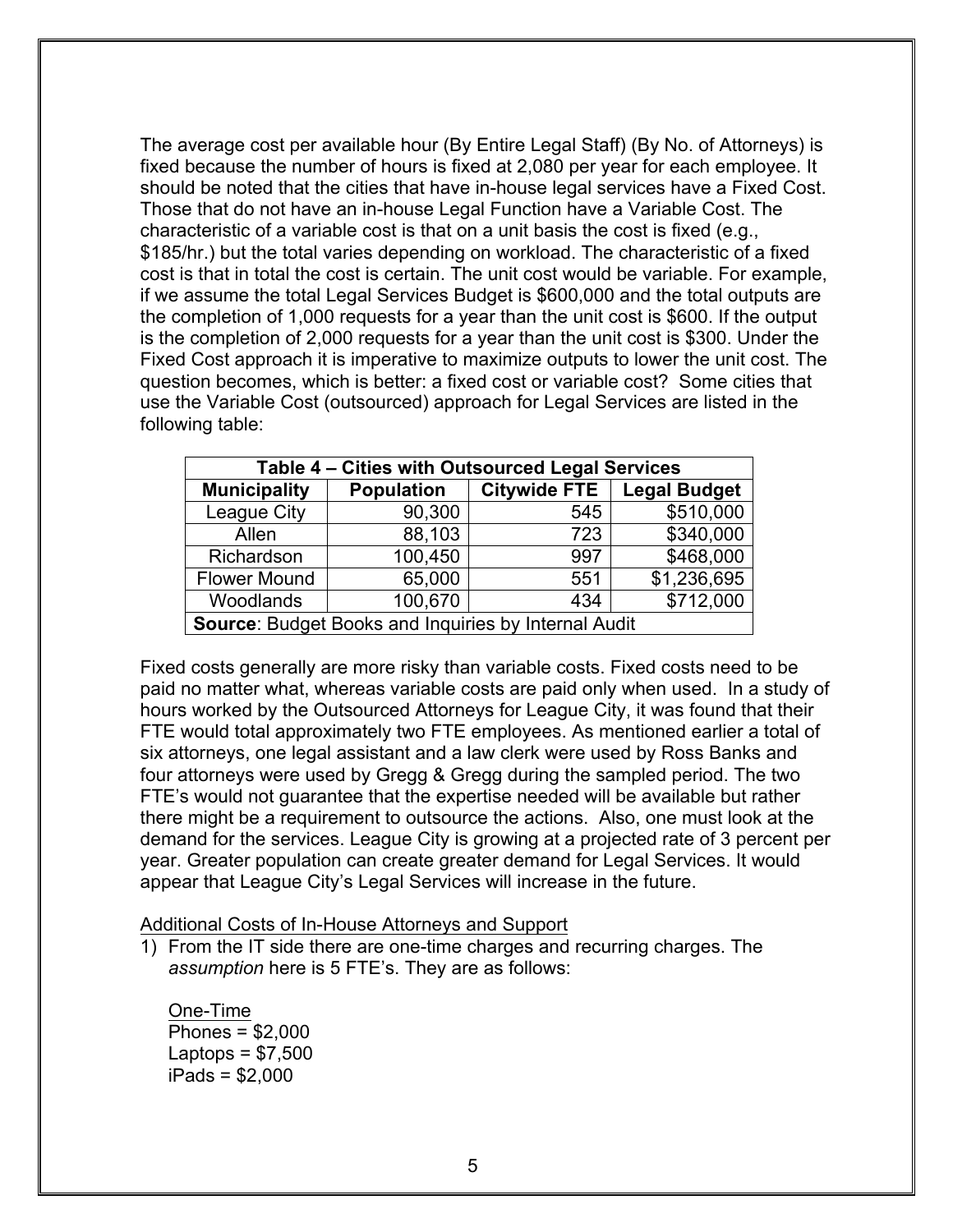Recurring Network Card = \$200 per month Phone Allowance = \$500 per month

2) From the Facilities side: Does not appear to be an issue since towards the end of 2014 there will be employees moving out of this building.

#### *Qualitative Analysis*

Knowing that the city is charged for usage of the Outsourced services on an hourly basis may make an employee reluctant to seek legal assistance. The employee may fear that their supervisor may rebuke them for calling. This can be a disadvantage to the City. The question may prevent a potential litigious situation.

Another factor to consider in this category is availability of the Legal Services. In-House legal services would be available immediately since they would be housed on City property. This contrasts with Outsourced Legal Services which would not always be available for face-to-face meetings. However, it should be known that the current Outsourced legal services has an attorney that lives a few blocks away from City Hall and can meet within a very short time frame.

In an informal survey of League City employees that utilize the Outsourced legal services, the majority is indifferent to an in-house attorney and is pleased with the current service.

#### **Overall Conclusion**

- 1) If the City desires to have an in-house attorney consideration should be given to a complete staff of attorneys. This is substantiated by the comparison cities study and past experience.
- 2) For fiscal years 10, 11 and 13, the going-away costs average \$523,037. FY12 was excluded as it appears to be an anomaly because of a particular lawsuit. Additionally, the budget for FY14 predicts Legal Services to be \$510,000. The coming-in costs for a 4.5 – 6 person office average \$636,776 (includes Galveston, Missouri City, Sugarland and Baytown). Therefore, from a quantitative standpoint the city should retain its outsourced City Attorney. To ensure the City is getting the best value, consideration should be given to proceed with a Request for Proposal.
- 3) The City needs to have a process in place to identify and accumulate outputs/outcomes from whoever the City Attorney is.
- 4) The City should continue to monitor the costs for outsourced services as the demand for legal services may dictate a change to a fixed cost structure.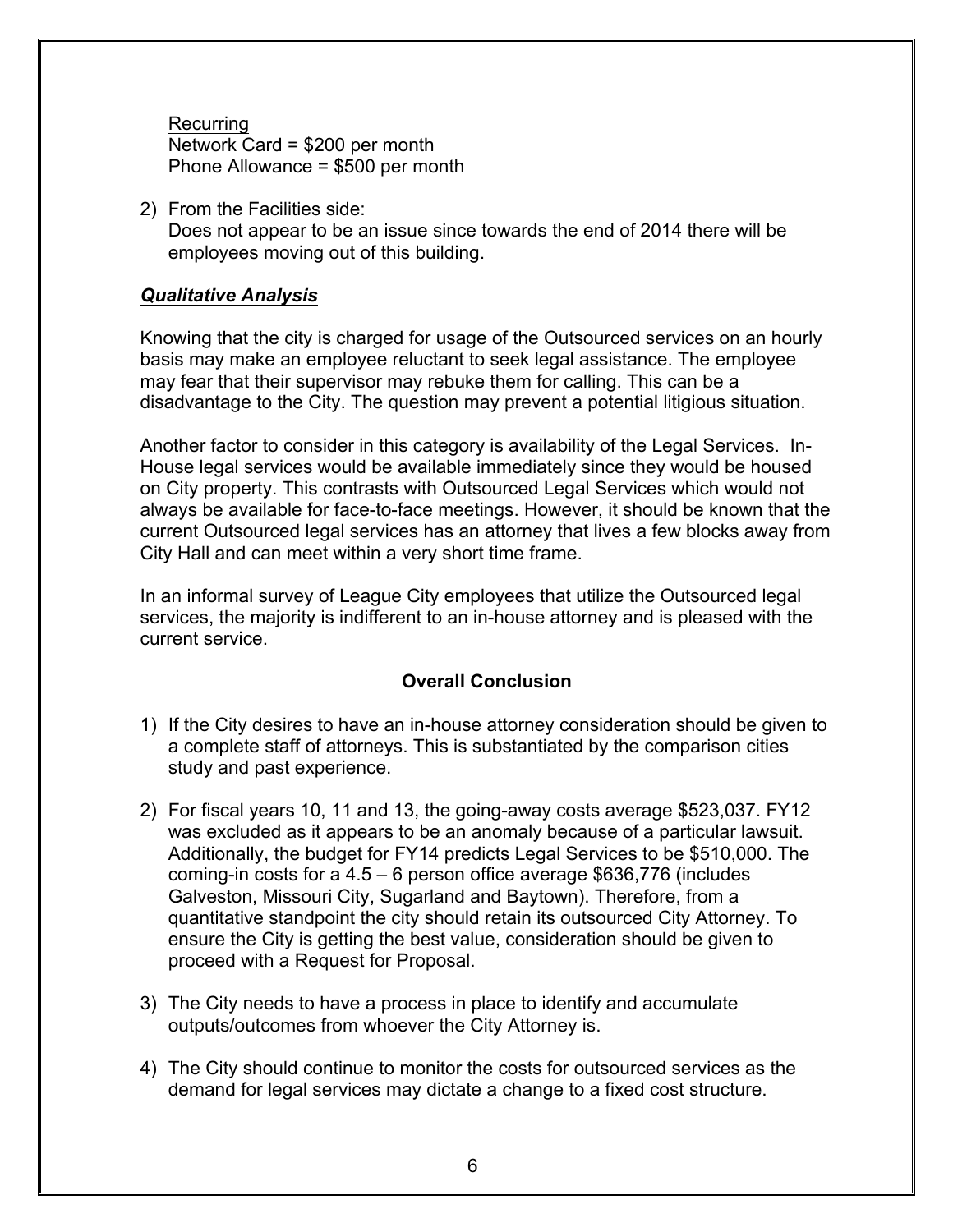# **ADDITIONAL CONSIDERATION**

A hybrid approach was discussed at the Finance Committee meeting in which one attorney would be hired as a full-time employee to oversee the Legal Function and outsource on an as-needed basis. It should be noted that during this audit no arrangement such as that was found in municipal government. This discussion was not voted on by the Committee.

#### **MANAGEMENT RESPONSE**

City management has reviewed the draft audit report 201401. This response is prepared in accordance with Chapter 2, Article IV, Division 3, Section 2-216 of the Code of Ordinances. "The department must respond in writing specifying agreement with audit findings and recommendations or reasons for disagreement with findings and/or recommendations, plans for implementing solutions to identified problems and a timetable to complete such activities."

The draft report (page 6, draft dated 12/6/13) lists four findings:

- "If the City desires to have an in house attorney consideration should be given to a complete staff of attorneys."
- "… from a quantitative standpoint the city should retain its outsourced City Attorney."
- "The City needs to have a process in place to identify and accumulate outputs/outcomes from whoever the City Attorney is."
- "The City should continue to monitor the costs for outsourced services as the demand for legal services may dictate a change to a fixed cost structure."

As a follow up to these draft conclusions/recommendations, staff suggests that the decision to bring the City Attorney function in-house or continue to outsource that activity falls under the Council's purview. Staff is aware of successful models using either methodology. In moving forward staff is prepared to assist the Council with alternatives including but not limited to:

- 1. Continue the existing month to month arrangement with Gregg and Gregg (municipal prosecutor) and Ross Banks (general legal services).
- 2. Negotiate contract extensions with the existing firms.
- 3. Solicit proposals (RFPs) for legal services. We would anticipate this type of process to take 8 to 12 weeks to develop/evaluate proposals and get them to the Council for consideration. This could be accomplished in advance of development of the FY 2015 budget.